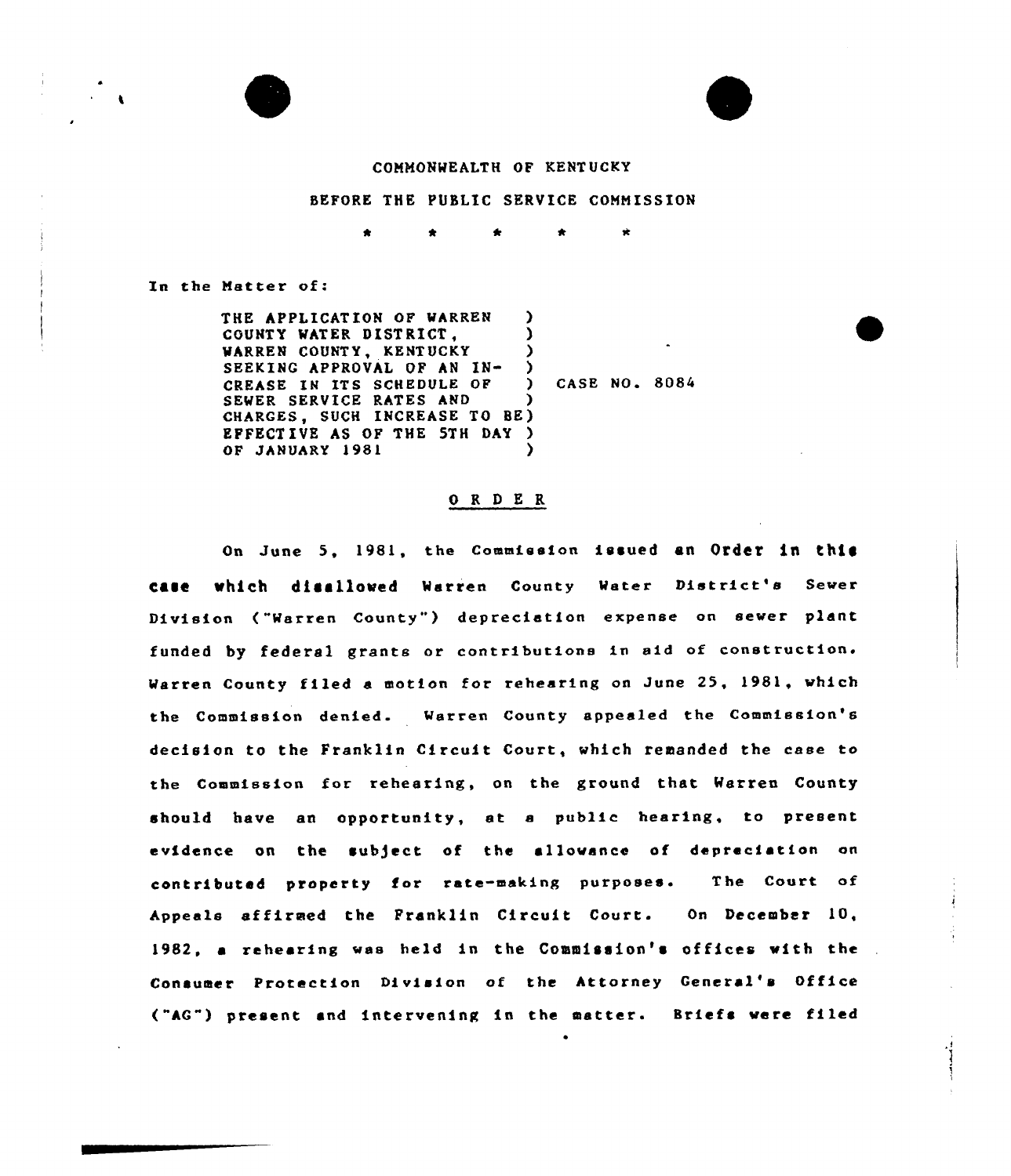

on January <sup>3</sup> and 31, 1983. All requested informatfon has been submitted.

## DISCUSSION

At the rehearing in this case, Warren County presented direct testimony by one witness, Hr. Spencer A. Coats, Certified Public Accountant with James R. Meany and Associates in Bowling Green, Kentucky, on the issue of the proper recording depreciation on the utility's books of donated or contributed assets. Mr. Coats had requested a formal ruling from the Technical Standards Departmeat of the American Institute of Certified Public Accountants ("AICPA") on the proper recording of depreciation on contributed property. Mr. Coats received a reply dated September ll, 1981, from George Dick, Director of the Technical Information Service Division of the Technical Standards Department. Mr. Dick's reply, made <sup>a</sup> part of the record, stated that in accordance with generally accepted accounting principles, depreciation should be recorded on contributed property. Mr. Coats further referred to publications from the American Waterworks Association, a trade organisation serving the vater and sever utility industry, and to the Uniform System of Accounts for Water Utilitfes published by the National Aasociation of Regulatory Utility Commissioners and adopted by this Commission in 807 KAR 5:006 in compliance with KRS 278.220, both of which state that depreciation should be recorded on contributed property.

The Commission does not nor have we ever disagreed that it is proper to record depreciation on contributed property. The recording of depreciation fs <sup>a</sup> method of stowing on the books of

 $2^{\circ}$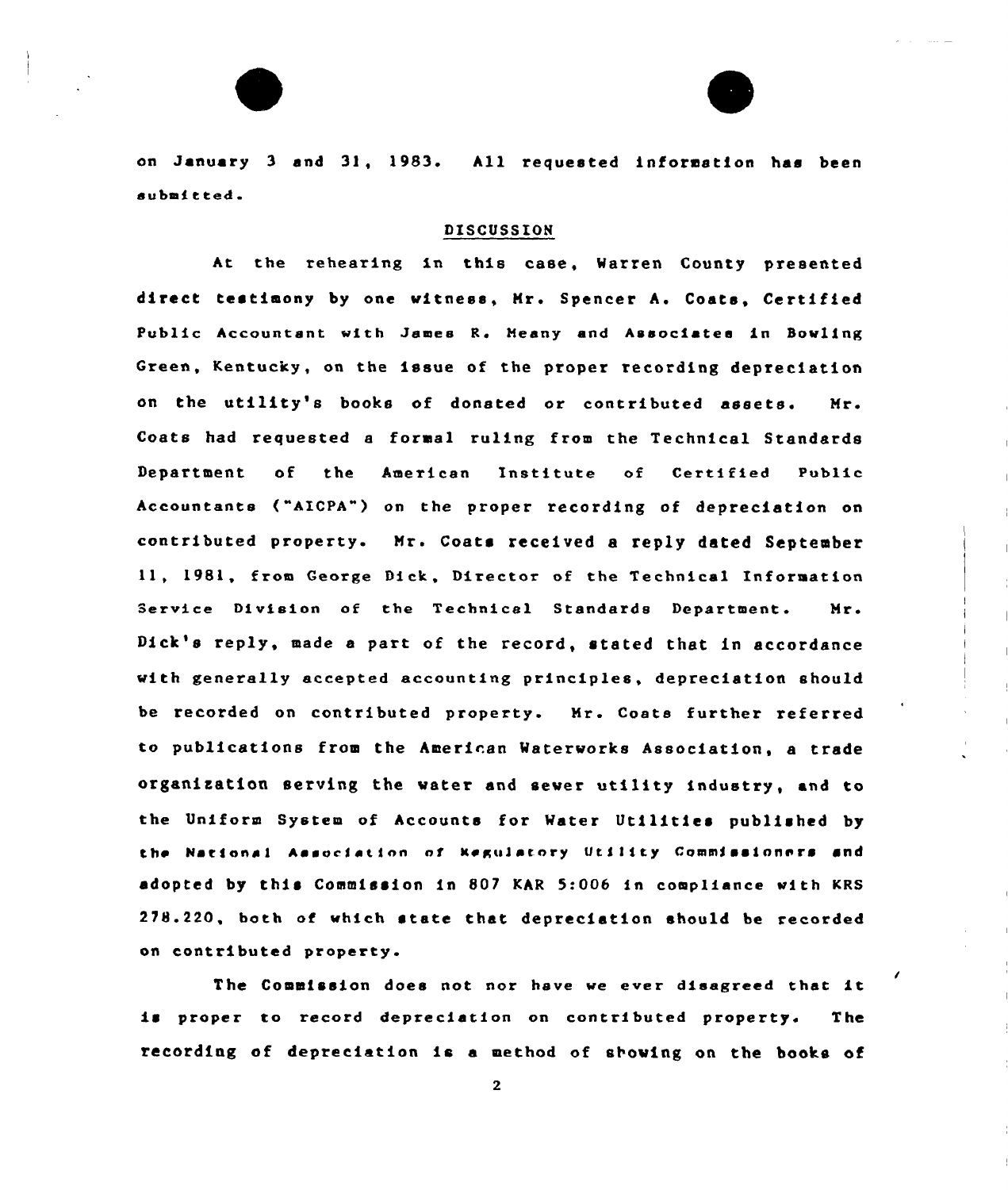account that an asset gradually is declining in value during it' useful life. However, the determination of fair, )ust and reasonable rates extends beyond mere recording or the prope accounting treatment for financial transactions. The Commissio is charged with the dual responsiblity of setting rates that provide a utility the opportunity to collect sufficient revenues to operate on a sound financial basis and to ensure that the rates are the fair, just and reasonable rates to be charged the utility's customers.

In this regard, Warren County has not presented any evidence or persuasive arguments during the rehearing process to convince the Commission that disallowance of depreciation on contributed property for rate-making purposes in this case resulted in insufficient rates.

Mr. Coats admitted on cross-examination that he had not performed en analysis of Warren County's current or prospective financial operations. He did state for the record that Warren County was in compliance with the requirements of its bond ordinance, that he was unaware of any cash-flow problems experienced by Warren County and Warren County had not sought or been required to seek short-term financing since the Commission's Order entered June 5, 1981, in this case.

Hr. Coats objection to the disallowance of depreciation on contributed property is that no funds would be set aside to provide for replacement or improvements on that portion of utility plant funded by contributions. This situtation then could conceptually require Warren County to either neglect its system or

 $\overline{\mathbf{3}}$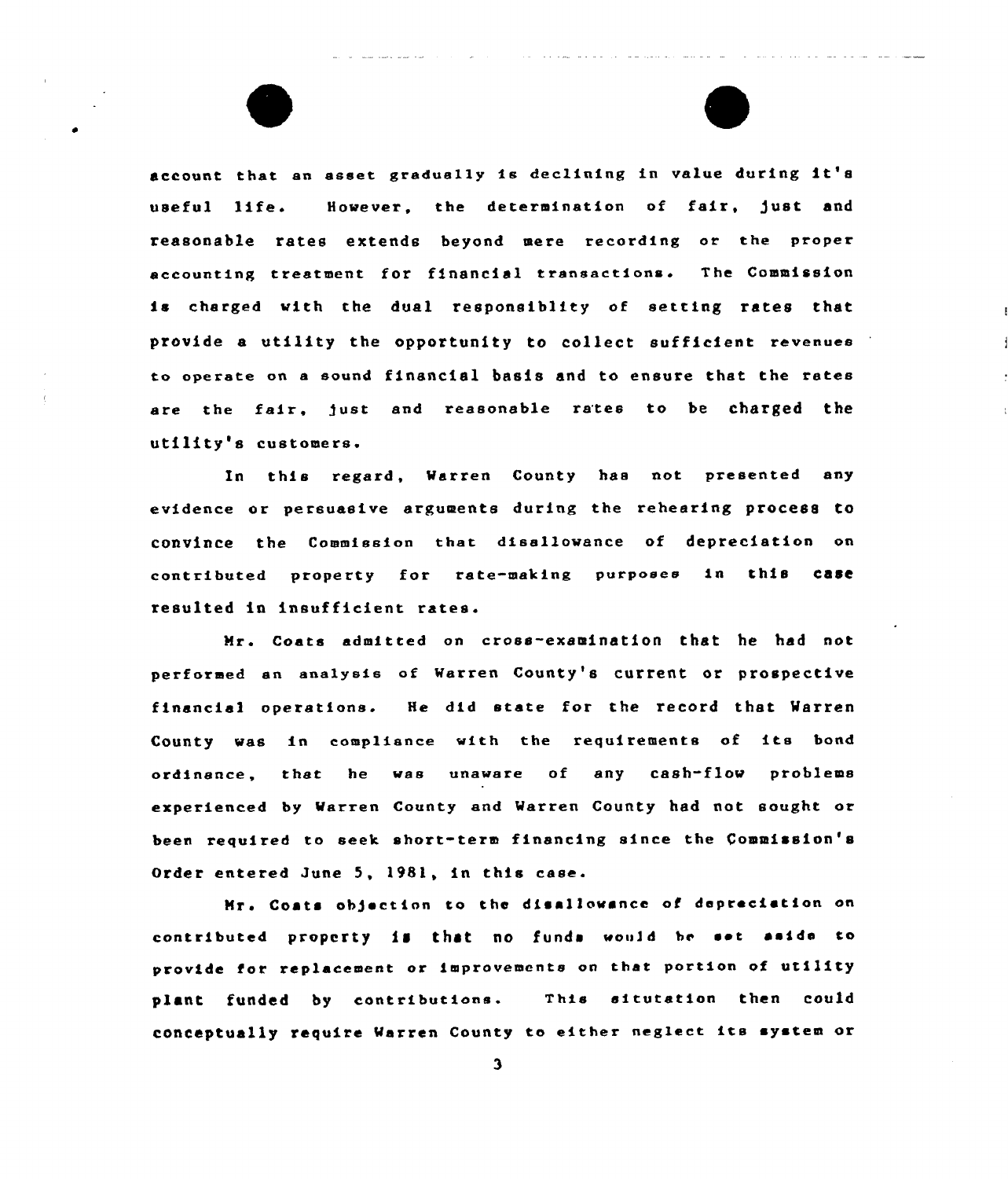secure outside financing of necessary replacements or improvements. Depending on the source snd terms of outside financing of prospective improvements or replacements, Warren County's capital costs and thus its future rates could potentially change. It is Mr. Coats' opinion that future rates would increase. However, Nr. Coats stated that he had not performed any present value analyses nor any studies that would support his conclusion that it would ultimately be cheaper for Warren County's customers to provide currently higher rates for future replacements or improvements of plant. The Commission is of the opinion thet future needs for plant replacement, the amount required should plant need teplscing, and the type end cost of finencing any such replacement is so speculative that, in the Commission's view, it is best left to future ratepayers.

Moreover, arguments presented in this regard ignore the fact that the Commission in establishing rates for Warren County allowed not only Warren's out-of-pocket cash requirements including principal on Warren County's debt but further allowed s margin of 20 percent above Warren County's debt service requirements and depreciation on property not funded by contributions. These additional funds over end above out-of-pocket ceah requirements provide Watren County a surplus for improvements and replacements of its plant.

Finally, in its brief, Warren County cited the Court's opinion in City of Covington Vs. Public Service Commission, Kentucky, 313 S.W.2d end 391 (1958) wherein the court found that

4